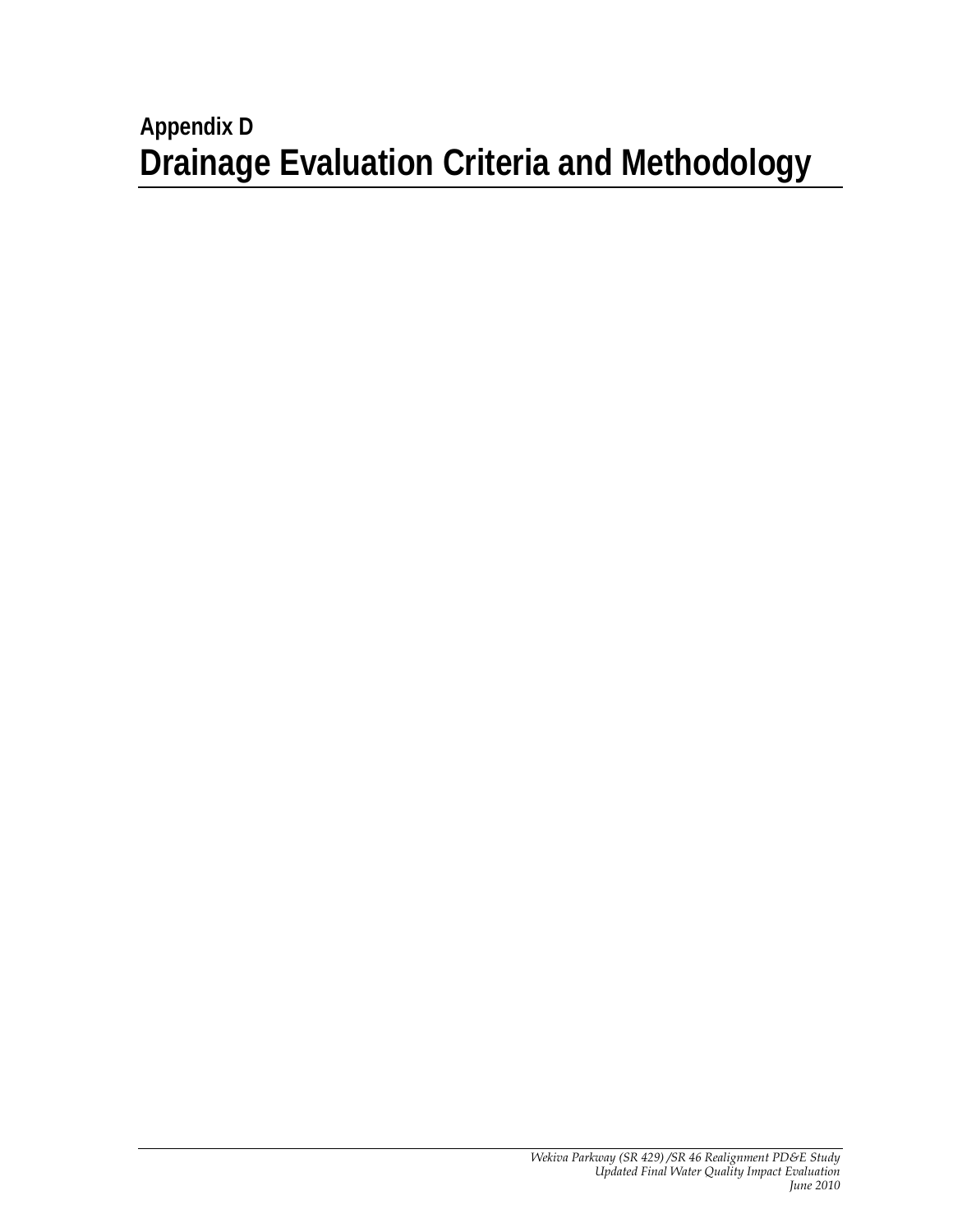### T E C H N I C A L M E M O R A N D U M

## Wekiva Parkway/SR 46 Realignment PD&E Study Drainage Evaluation Criteria and Methodology

| <b>PREPARED FOR:</b> | Orlando-Orange County Expressway Authority<br>and<br>Florida Department of Transportation - District Five |
|----------------------|-----------------------------------------------------------------------------------------------------------|
| <b>PREPARED BY:</b>  | CH2M HILL                                                                                                 |
| DATE:                | January 24, 2007, Revised April 3, 2007                                                                   |

The proposed Wekiva Parkway is one component of a comprehensive plan developed at the direction of former Governor Jeb Bush. Through a 2003 Executive Order, and the subsequent 2004 State Statute entitled the "Wekiva Parkway and Protection Act", the Wekiva River Basin Commission was created and tasked with certain priorities for growth management and a sustainable environment, including master stormwater management, water supply protection, land use strategies, and land acquisition for conservation. The legislation recognizes the importance of the Wekiva Parkway since it would complete the missing link in the Western Beltway around metropolitan Orlando and provide a safe, high capacity east-west travel facility between Lake County and Seminole County.

The Wekiva Parkway PD&E Study is jointly managed by the Orlando-Orange County Expressway Authority and District Five of the Florida Department of Transportation. The project is composed of the following:

- The Wekiva Parkway, a four-lane divided (expandable to six-lane divided) limited access facility, which would begin in Orange County at the planned terminus of the John Land Apopka Expressway at US 441 just west of CR 437 and extend to the north/northeast into Lake County, turning east and crossing the Wekiva River into Seminole County and terminating at I-4. The portion of the Wekiva Parkway in Orange County is expected to be tolled. The approximate length of the Wekiva Parkway is 20.94 miles, with 8.16 miles in Orange County, 7.37 miles in Lake County and 5.41 miles in Seminole County.
- SR 46 Reconstruction and Realignment which would begin at the SR 46/US 441 interchange in Lake County and extend along the existing SR 46 corridor to the east, then turning southeast on a new alignment and entering Orange County with a systems interchange connection at the Wekiva Parkway. It is expected that the SR 46 improvements would provide six-lane divided controlled access along the existing alignment from US 441 to east of Round Lake Road, while the remaining alignment to the southeast is expected to be limited access. The approximate length of the SR 46 Reconstruction and Realignment is 4.79 miles, with 4.01 miles in Lake County and 0.78 mile in Orange County.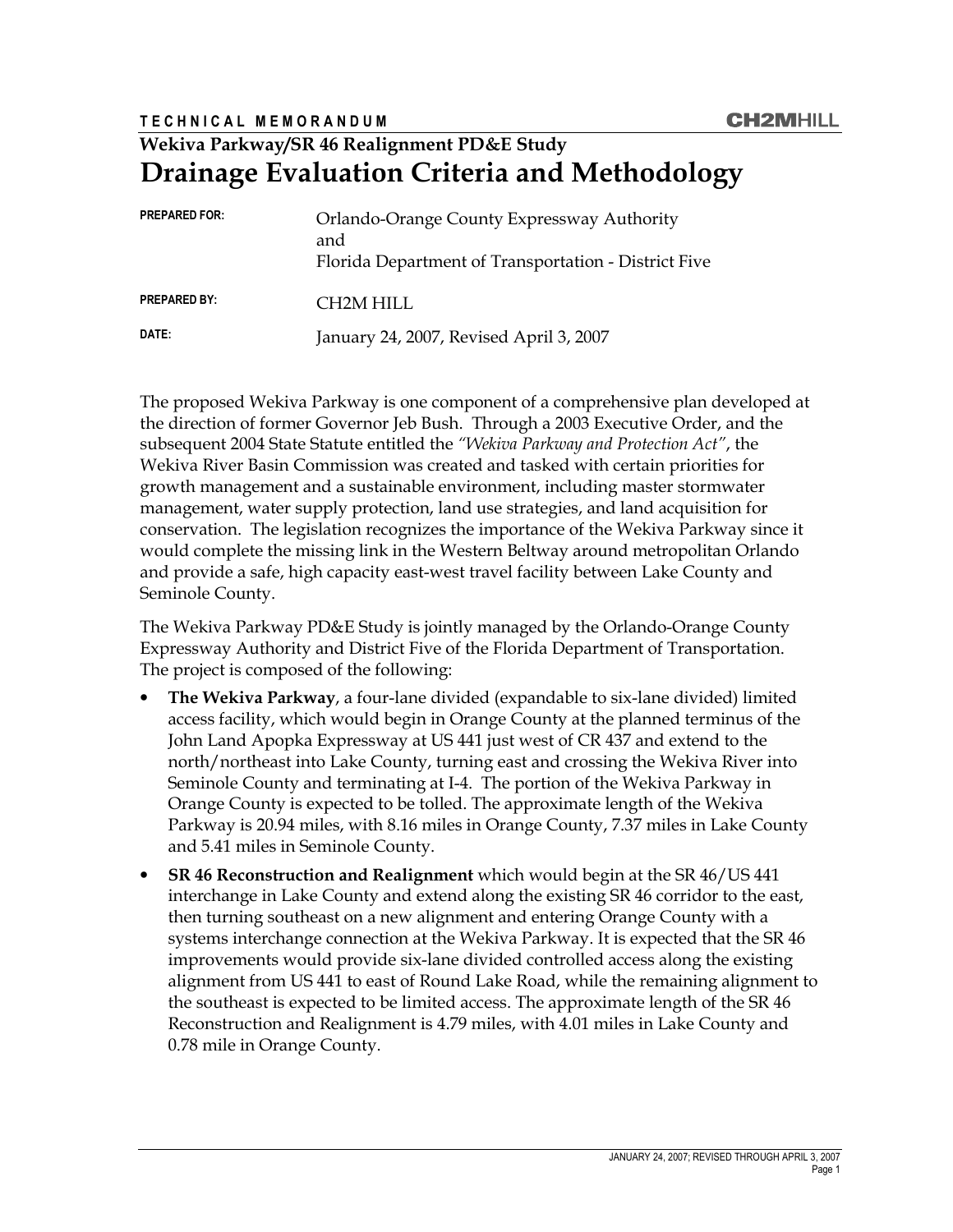- CR 46A Realignment, a two-lane rural (expandable to four-lane rural) roadway, which would begin on existing CR 46A in east Lake County and extend to the south on a new alignment and tie into existing SR 46 with an access connection to the Wekiva Parkway. The approximate length of the CR 46A realignment is 2.72 miles.
- Wekiva Parkway Access Improvements would be required in Lake County between the realignment of CR 46A and the Wekiva River to allow access to the private property along existing SR 46. It is proposed that the Wekiva Parkway would carry all traffic crossing between Seminole and Lake Counties, and provisions for access would be required for several properties in this area of Lake County and Seminole County.

The project study study area is graphically shown on the next page, which includes the following section-township-range:

- T19S; R27E; S 26, 27, 28, 29, 32, 33, 34, 35, 36
- T19S; R28E; S 23, 24, 25, 26, 27, 28, 33, 34
- T19S; R29E; S 19, 20, 21, 22, 23, 24, 25, 26, 27, 28, 29, 30, 36, 38, 39
- T19S; R30E; S 17, 18, 19, 20, 29, 30, 31, 38, 39
- T20S; R27E; S 1, 2, 12, 13, 24, 25, 36
- T20S; R28E; S 4, 5, 6, 7, 8, 18, 19, 30, 31
- T21S; R27E; S 1
- T21S; R28E; S 6

Located within Orange, Lake, and Seminole Counties and the St. Johns River Water Management District (SJRWMD), drainage criteria for the Florida Deprartment of Transportation (FDOT), Orange County, and SJRMWD apply with permitting through the Florida Department of Environmental Protection (FDEP).

In addition, the Wekiva River Basin Commission was created under Chapter 369.324, F.S. to "monitor and ensure the implementation of the recommendations of the Wekiva River Basin Coordination Committee for the Wekiva Study Area".

The overall drainage basins within the project limits are the Wekiva River and Lake Monroe Planning Units of the Middle St. Johns River Basin; and the Lake Apopka and Lake Harris Planning Units of the Oklawaha River Basin as mapped by SJRWMD. Within these basin mappings numerous sub-basins have been identified within the study corridor, which outfall to rivers, lakes, wetlands, and unnamed depressions in the vicinity of the project corridor. The majority of the proposed facility is on a new alignment; however, portions of the project in Lake and Seminole Counties follow the existing SR 46 alignment, which was mostly constructed before drainage criteria were developed. Existing drainage along SR 46 consists mainly of intermittent roadside ditches, driveway culverts, cross drains, and ditch blocks and were primarily installed to address specific problem areas along the alignment.

All waters within study limits have been designated Class III waters except the Wekiva River and tributaries, which are designated as an Outstanding Florida Water (OFW), an Aquatic Preserve, and a Wild and Scenic River per Chapter 62-302 F.A.C. The proposed condition of the Project includes a limited access highway, including toll plazas and interchanges with the local roadway network.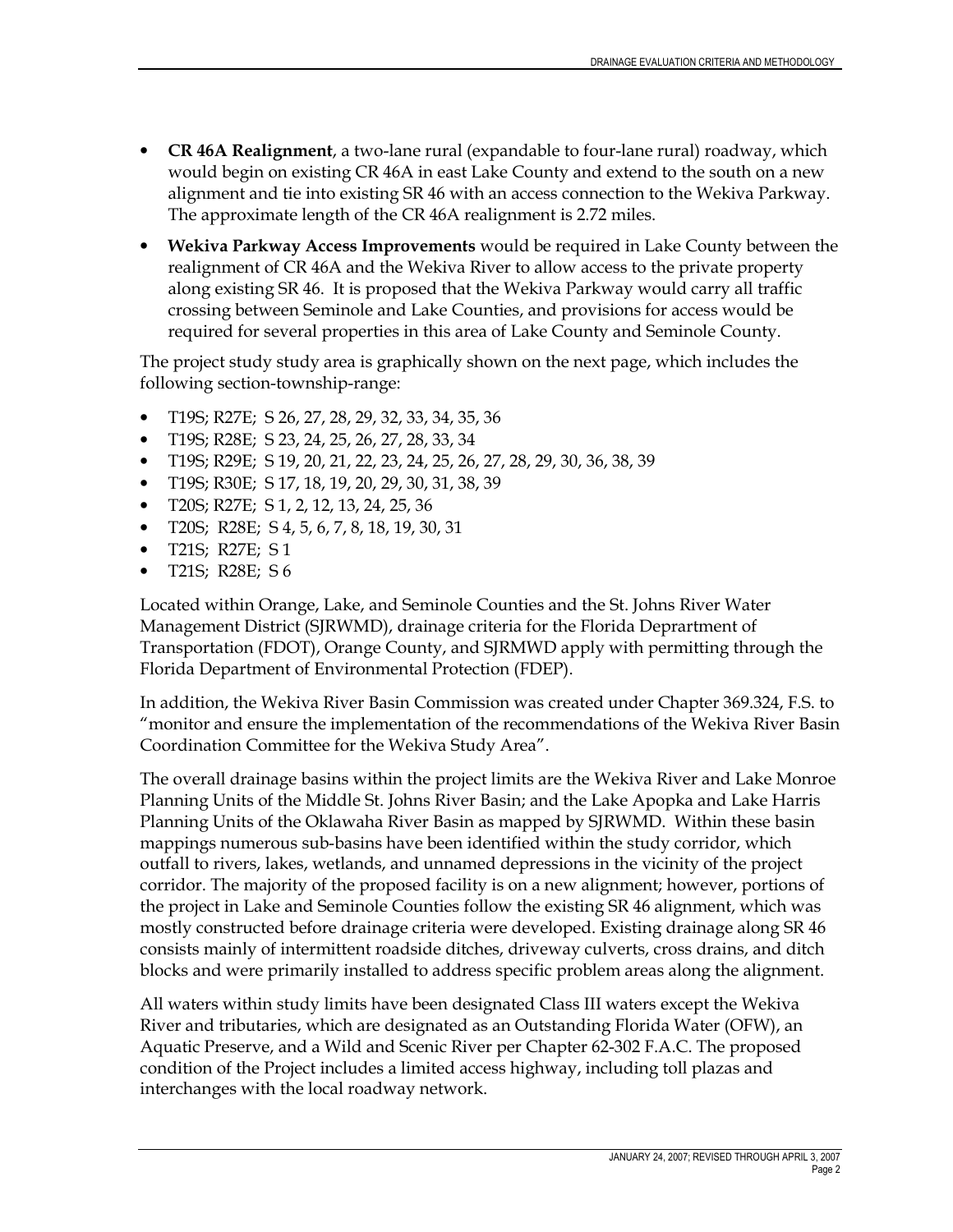

#### LEGEND

Wekiva Parkway Study Corridor SR 46 Realignment Study Corridor Exhibit 1-1<br>Project Study Area

WERDA PARKWAY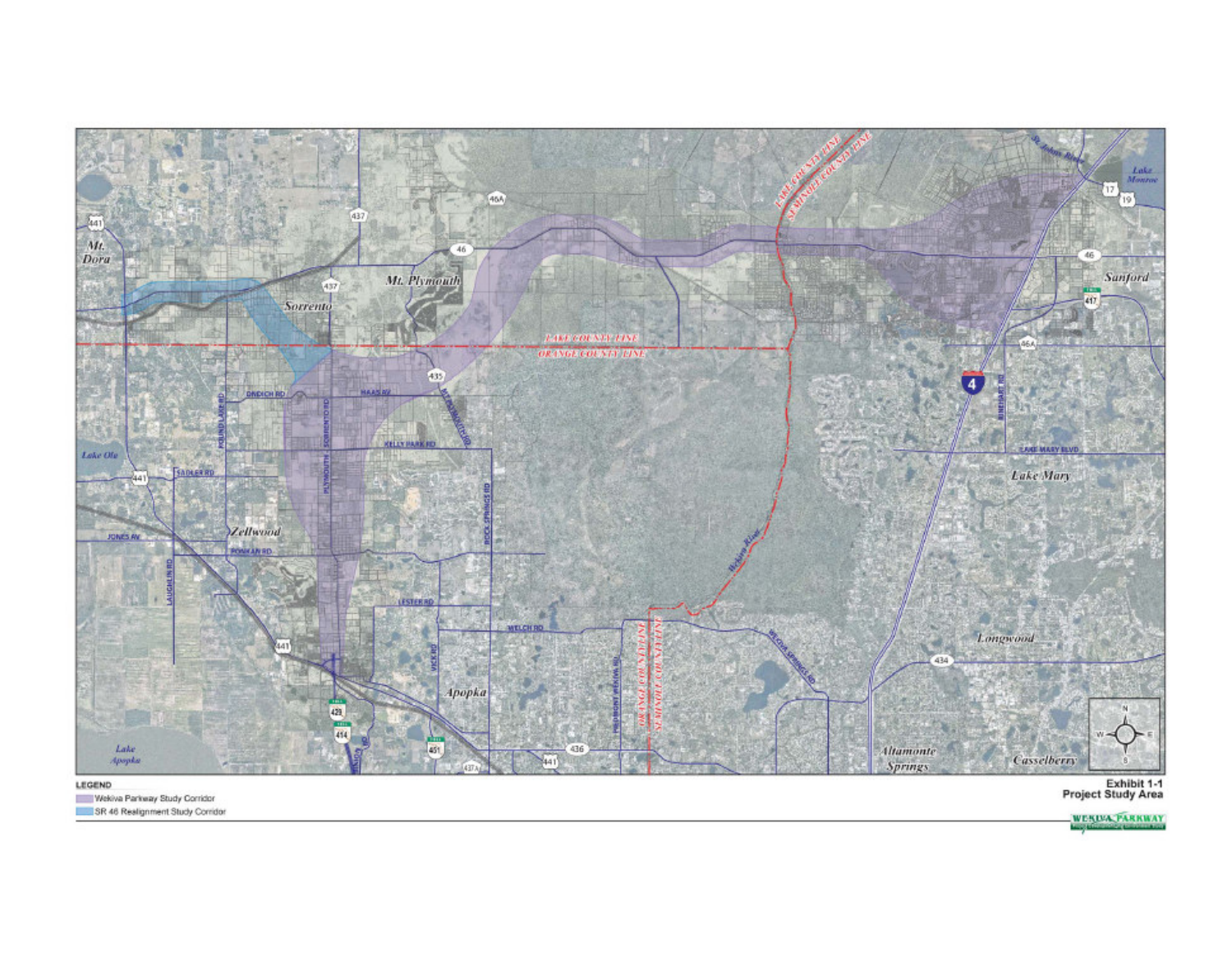| Legislation         | Wekiva River Protection Act, Chapter 369.301, F.S                                                                      |
|---------------------|------------------------------------------------------------------------------------------------------------------------|
|                     | Wekiva Parkway and Protection Act, Chapter 369 Part<br>III, F.S.                                                       |
| <b>FDOT</b>         | Drainage Manual (1/2007)                                                                                               |
|                     | Drainage Manual Volumes 2A, 2B and 3 (1987)-<br>Reference                                                              |
|                     | Stormwater Management Facility Handbook (1/2004)                                                                       |
|                     | Cross Drains Handbook (8/1996) – Reference                                                                             |
| SJRWMD/FDEP         | Applicant's Handbook: Management and Storage of<br>Surface Waters (11/11/2003)                                         |
|                     | Applicant's Handbook: Regulation of Stormwater<br>Management Systems (2/1/2005)                                        |
| Orange County/OOCEA | Orange County Code of Ordinances, Codified through<br>Ord. No. 2004-12, enacted Sept. 21, 2004. (Supplement<br>No. 51) |

For this improvement, the following criteria were collected from applicable portions of:

## WATER QUANTITY (ATTENUATION) AND WATER QUALITY (TREATMENT) CRITERIA

- A. Attenuation Criteria
- 1. Closed Basins: Closed basins occur when there is no surface discharge for the 100-year storm within which the following criteria apply:
	- a) SJRWMD: The post-development volume of direct runoff must not exceed the predevelopment (historic) volume of direct runoff for the 25 year / 96 hour storm. For areas located within the Oklawaha River Basin the peak discharge for the 10-yeardesign storm must be met.
	- b) FDOT: The design of a retention/detention system that is of sufficient size to ensure that the post-development discharge volume does not exceed the pre-development discharge volume for the critical duration storm events. The volume to meet critical duration is estimated using the 100-year/240-hour storm for closed basins.
	- c) Orange County: The storage of runoff from the post-developed 100-year / 24-hour storm.
- 2. Open Basins: Open basins occur when there is a positive discharge.
	- a) SJRWMD: The post-development peak discharge must not exceed the predevelopment peak discharge for the 25-year / 24-hour duration event. For areas located within the Oklawaha River Basin the peak discharge for the 10-year-design storm must be met.
	- b) FDOT: The design of a retention/detention system that is of sufficient size to ensure that the post-development discharge volume does not exceed the pre-development discharge rate for the critical duration storm events.
	- c) Orange County: Consistent with SJRWMD requirements.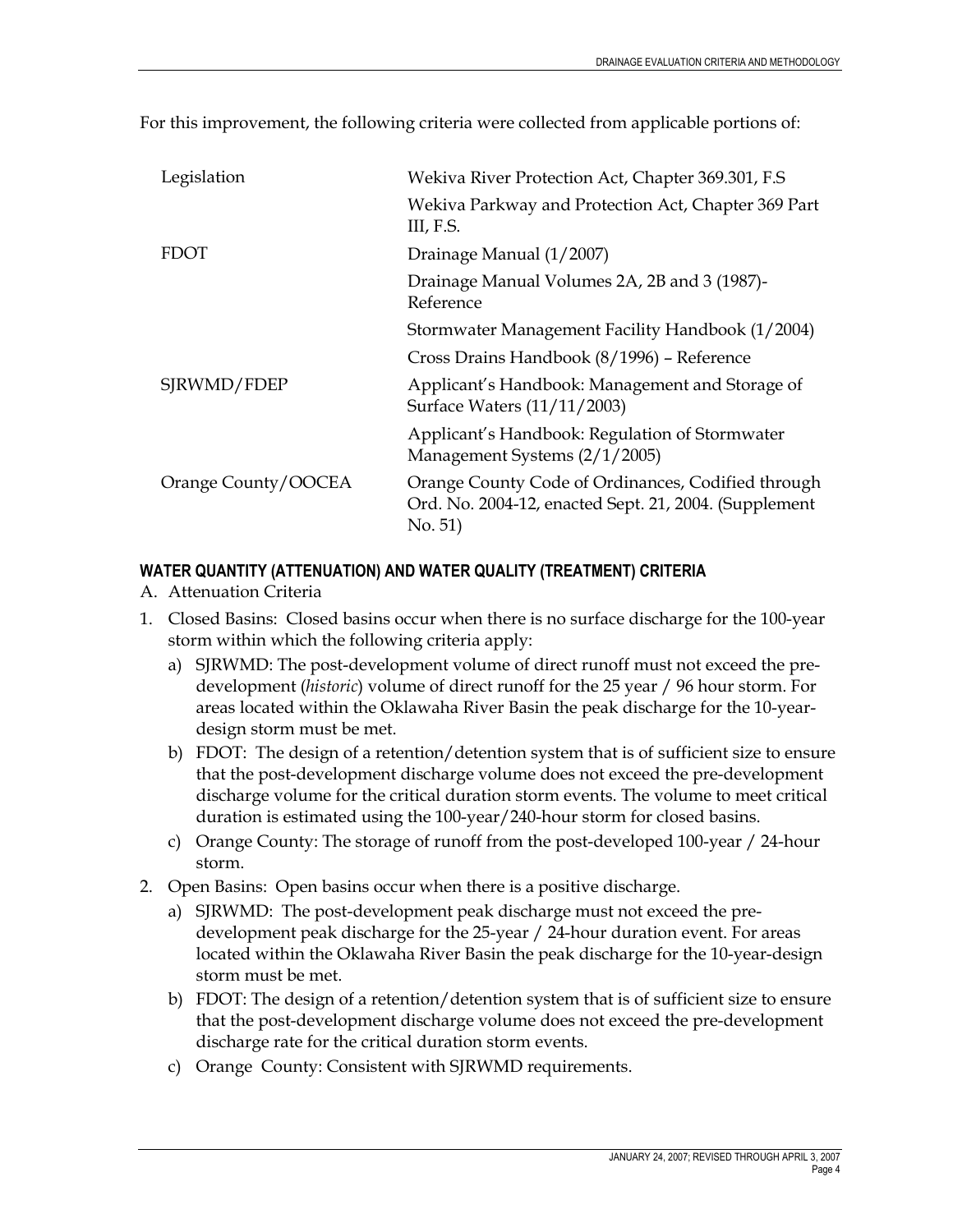- B. Treatment Criteria for Discharge to Class III Waters
- 1. Wet detention: For wet detention systems the design treatment volume is the greater of the following:
	- a) One inch of runoff over the drainage area
	- b) 2.5 inches times the impervious area (excluding water bodies)

The average length to width ratio of the pond must be at least 2:1

- 2. Dry retention: The first flush of runoff should be routed to the retention pond and percolated into the ground. For systems discharging to Class III receiving water bodies, the rule specifies one of the following:
	- a) Off-line retention of the first one half inch of runoff or 1.25 inches of runoff from the impervious area, whichever is greater.
	- b) On-line retention of and additional one half inch of runoff from the drainage area over the volume specified above.
	- c) On-line retention that provides the percolation of the runoff from the three-year, one-hour storm.
	- d) On-line retention of the runoff from one inch of rainfall or 1.25 inches of runoff from the impervious area, whichever is greater, for areas with less than 40% impervious and SCS type A hydrologic soils.
- C. Treatment Criteria for Discharge to Class I, Class II, Class III waters which are approved, conditionally approved, restricted, or conditionally restricted for shellfish harvesting, and OFWs (Wekiva River and Tributaries) the following criteria will apply:
- 1. Wet detention
	- a) An additional fifty percent of both the required treatment and permanent pool volumes, or
	- b) Pre-treatment of the stormwater prior to the stormwater entering the wet detention pond. The level of pre-treatment must be at least the required for retention, underdrain, exfiltration, or swale systems.
- 2. Dry retention
	- a) An additional fifty percent of the applicable treatment volume required for off-line retention.
	- b) An additional fifty percent of the applicable treatment volume required for on-line retention.
	- c) On-line retention of the runoff from the three-year, one-hour storm.
	- d) On-line retention that provides at least an additional fifty percent of the runoff volume from one inch of rainfall or 1.25 inches of runoff from the impervious area, whichever is greater, for areas with less than 40 percent impervious and SCS type A hydrologic soils.
- D. Recharge: Projects or portions of projects in Most Effective Recharge Areas must retain three inches of runoff from the directly connected impervious area within the project area or, demonstrate that the post-development recharge will be equal to or greater than the pre-development recharge.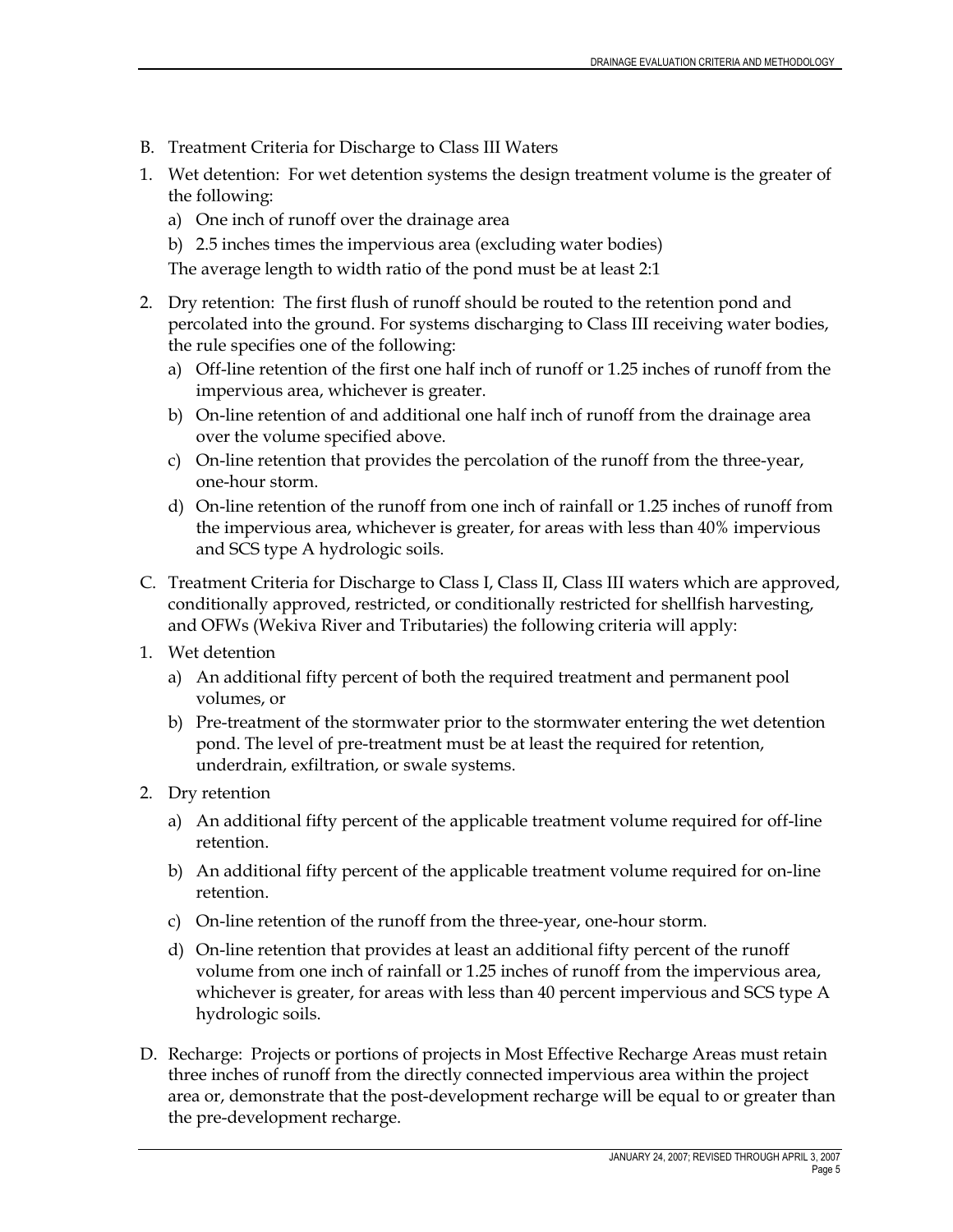E. Special Basin Criteria: Although there are special basin criteria and erosion control standards in portions of the project, the Lake Apopka basin phosphorous criteria is the one that is relative to the planning activities as part of this study. For the Lake Apopka basin, the post-development total phosphorous load discharged can not exceed the predevelopment total phosphorous load discharged from the project area.

## METHODOLOGY TO MEET WATER QUANTITY (ATTENUATION) AND WATER QUALITY (TREATMENT) **CRITERIA**

- 1. For the Viable Alternatives, the attenuation volumes will be used to size one pond per basin for comparison purposes. On-site basin boundaries will be from right-of–way to right-of–way based on the profile assumed for this study. The amount of existing and new pavement will be determined to calculate the impervious and pervious areas within the basin. For the Preferred Alternatives, volumes will be calculated for attenuation, treatment, and recharge, when applicable.
- 2. The SCS Technical Release 55 Method (SCS TR-55) will be used to determine the predevelopment and post-development runoff as follows:

Q = (P – 0.2 S) 
$$
\wedge
$$
 2 / (P + 0.8 P), where S = 1000/CN – 10

- 3. The Soil Conservation Service Soil Surveys of Orange, Lake, and Seminole Counties will be used to determine the soil types that determined the applicable Curve Numbers and to asses whether wet or dry ponds are appropriate. Most of the ponds for this project are dry retention ponds because of the relatively deep groundwater table.Dry ponds located in Hydrologic Soil Group A soils are assumed to recover through the existing soils.
- 4. The runoff excess will be calculated by subtracting the pre-development runoff from the post-development runoff for the FDOT and SJRWMD storms, except for closed basins within Orange County, which require the total post development runoff to be stored. The largest of these values will be used as the estimated volume required to meet attenuation criteria based on the following rainfall values:
	- a) Closed Basins:
		- i. The FDOT 100-year / 240-hour storm is assumed to be the critical storm for a closed basin based on final design experience. The precipitation for the 100-year / 240-hour storm is 18.8 inches based on the FDOT Zone 7 Intensity-Duration-Frequency curve (FDOT Drainage Manual). The difference in runoff from the 100-year/240-hour storm was used to estimate the FDOT stormwater requirements for the Viable Alternatives. Values will be refined for the Preferred Alternative, if needed.
		- ii. The SJRWMD 25-year / 96-hour storm is assumed to address all SJRMWD attenuation criteria based on final design experience. Additional special basin criteria for attenuation are for smaller storms; therefore, smaller runoff volumes. The 25-year / 96-hour storm precipitation is 11.0 inches based on the Maximum Rainfall for Northeast Florida (SJRWMD Technical Publication 88-3). The difference in runoff from the 25-year / 96-hour storm was used to estimate the SJRMWD stormwater requirements for the Viable Alternatives. Values will be refined for the Preferred Alternative, if needed.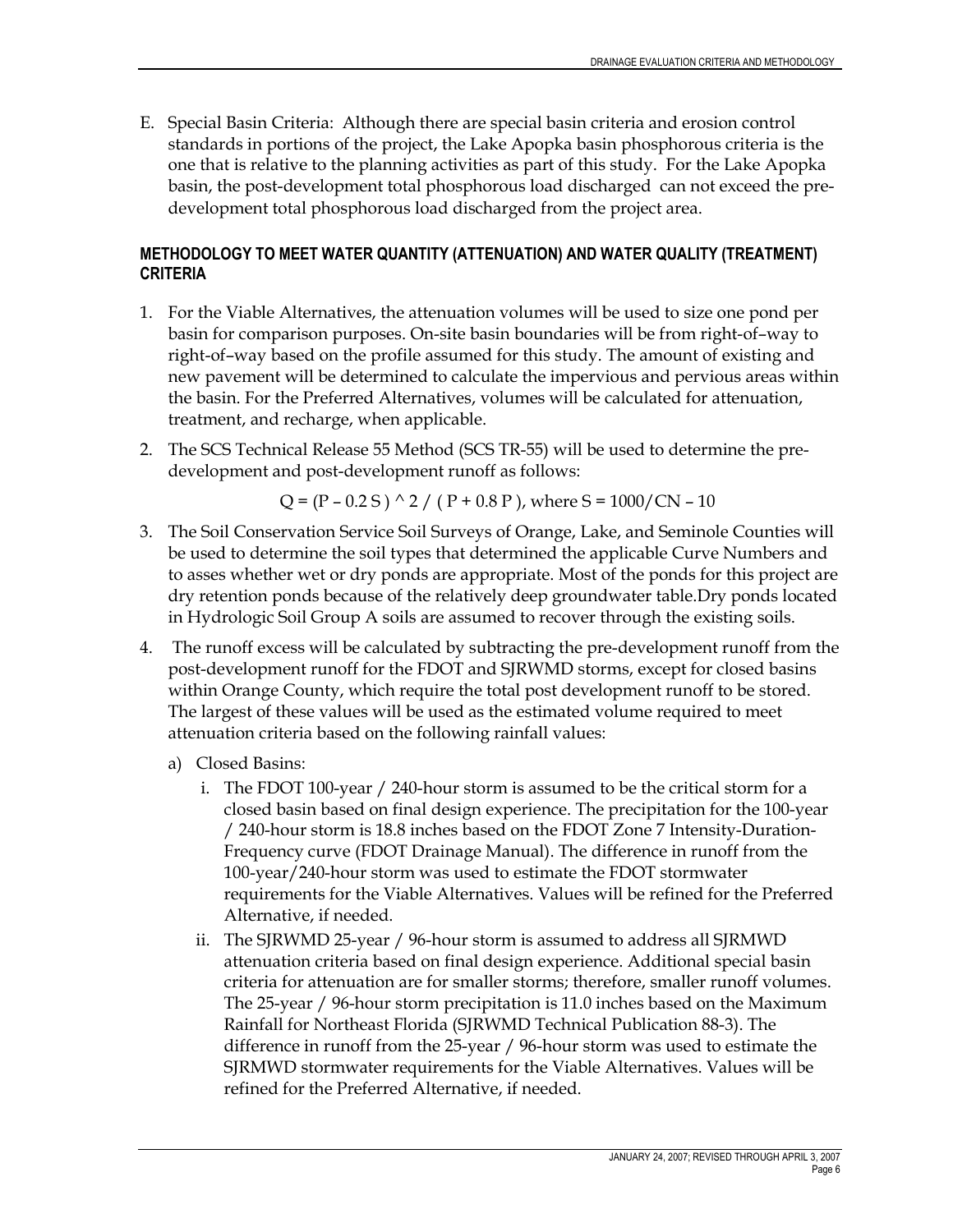- iii. The 100-year / 24-hour (10.56 inches) will be used to estimate the Orange County requirements for closed basins.
- b) Open Basins:
	- i. The FDOT 100-year / 8-hour storm is assumed to be the critical storm for open basin based on final design experience. The precipitation for the 100-year / 8 hour storm is 8.0 inches based on the FDOT Zone 7 Intensity-Duration-Frequency curve (FDOT Drainage Manual). The difference in runoff from the 100-year / 8-hour storm was used to estimate the FDOT stormwater requirements for the Viable Alternatives. Estimates for all the 100-year duration storms will be calculated for the Preferred Alternative.
	- ii. The SJRWMD 25-year / 24-hour storm is assumed to address all SJRWMD attenuation criteria based on final design experience. Additional special basin criteria for attenuation are for smaller storms; therefore, smaller runoff volumes. The 25-year/24-hour precipitation is 8.64 inches based on the Maximum Rainfall for Northeast Florida (SJRWMD Technical Publication 88-3). The difference in runoff from the 25-year / 24-hour storm was used to estimate the SJRMWD stormwater requirements for the Viable Alternatives. Values will be refined for the Preferred Alternative, if needed.
- 5. An estimate of treatment criteria will be made using the basin and impervious areas from item 1 for the Preferred Alternative only.
- 6. For the Wekiva Study Area (also known as the Wekiva Recharge Protection Zone), ponds located with Hydrologic Soil Group A soils are assumed to be within the Most Effective Recharge and the 3-inch volume will be assessed for the preferred alternative only. (With the exception of the easternmost project limits, within Township19 South, Range 30 East, the entire study corridor is located within the Wekiva Study Area.) This value was calculated for each basin for the Viable Alternatives and will be refined for the Preferred Alternative, if needed.
- 7. Using the attenuation volume for the Viable Alternatives stormwater sites were identified as follows:
	- a) Select locations within parcels impacted by the roadway right-of-way in lieu of leaving an unused remnant.
	- b) Use parcels that have impacted access because of the roadway alignment.
	- c) Consider vacant, undeveloped parcels based on field and aerial evaluations.
	- d) Avoid wetland impacts to the extent possible unless the alternative means a residential or business impact, or when only wetlands are available. Wetland ditches, surface waters, and permitted stormwater ponds shown are based on National Wetlands Inventory (NWI) data and field review.
	- e) Identify floodplains and utilities, avoid and minimize impacts, if feasible.